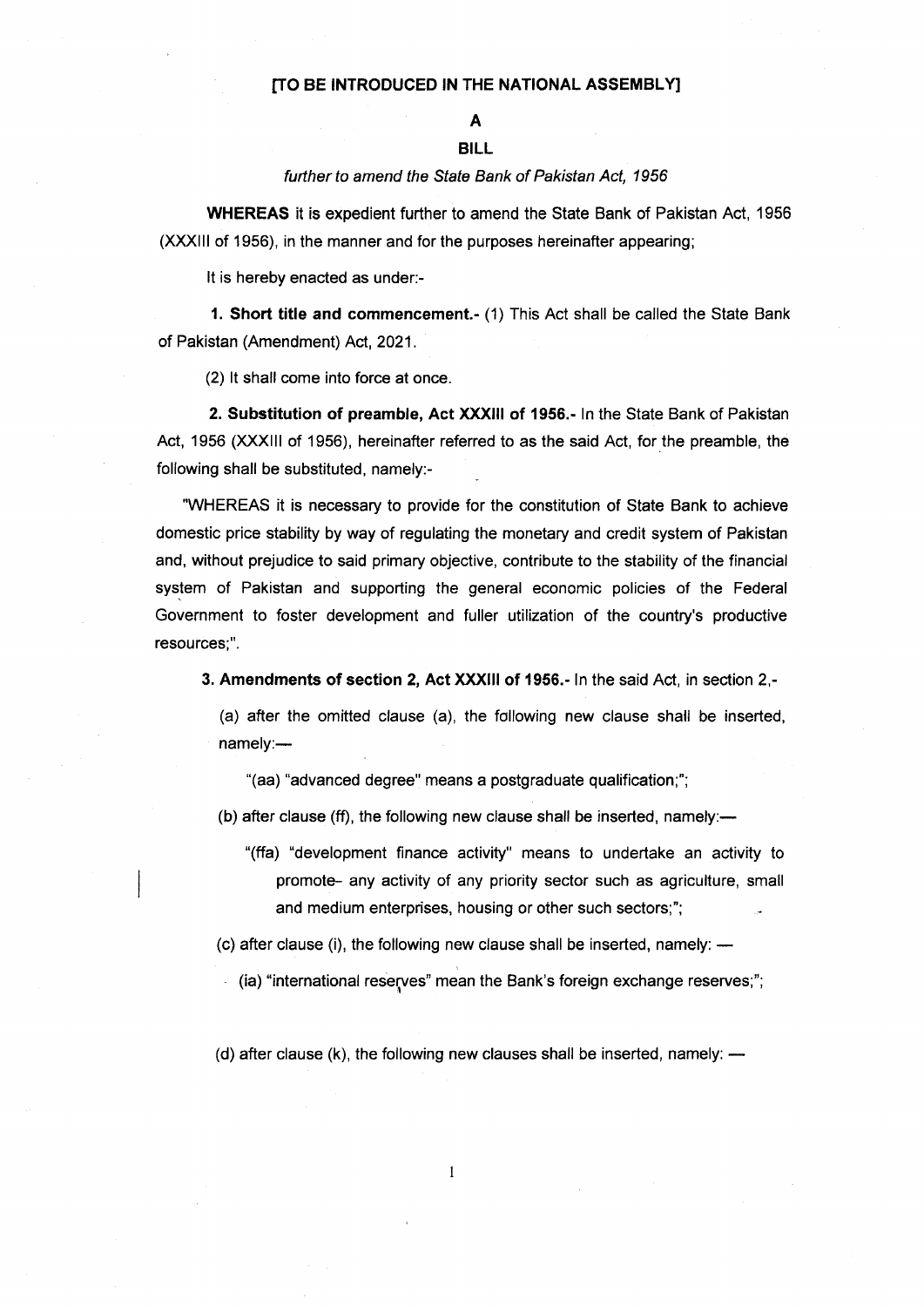- ""(ka)"monetary liabilities" means the total liabilities of the Bank as reflected in the annual audited financial statements at the balance sheet date as reduced by the sum of following liabilities of the same date, namely: -
	- (i) deposits of the Government;
	- (ii) amounts owing to the International Monetary Fund, the World Bank, Asian Development Bank or other such institutions;
	- (iii) deposits of foreign central banks or sovereign wealth funds;
	- (iv) utilized swap lines of foreign central banks; and
	- (v) balances of participant central banks under any clearing union;
- (kb) "price stability' means the maintenance of low and stable inflation guided by the government's medium-term inflation target;
- (kc) "recognized university" means a university or equivalent academic institution recognized by the Higher Education Commission of Pakistan;";
- (e) after clause (o), the following new clause shall be inserted, namely: –<br>
	- "(oa) "Government" means the Federal or a Provincial Government or <sup>a</sup> Local Government, as the case may be;".

4. Amendment of section 3, Act XXXIII of 1956. - In the said Act, in section 3, after sub-section (2), the following new sub-section shall be added, namely:-

'(3) Subject to this Act, the Bank shall have the power to acquire, hold and dispose of movable and immovable property of any kind, to enter into contracts and to undertake all activities necessary for the achievement of its objectives.".

li. Substitution of section 4, Act XXX|ll of 1956.- ln the said Act, for seclion 4, the following shall be substituted, namely: -

"4. Share capital.- (1) The authorized capital of the Bank shall be five hundred billion Rupees, divided into five billion shares of one hundred Rupees each. The authorized capital may be increased by the resolution of the Board, subject to the approval of the Federal Government.

i2) The paid-up capital of the Bank shall be one hundred billion Rupees, divided into one billion shares of one hundred Rupees each, which shall be made up through issuance of bonus shares by capitalizing of profits or general reserve or through subscription of shares in cash by the Federal Government.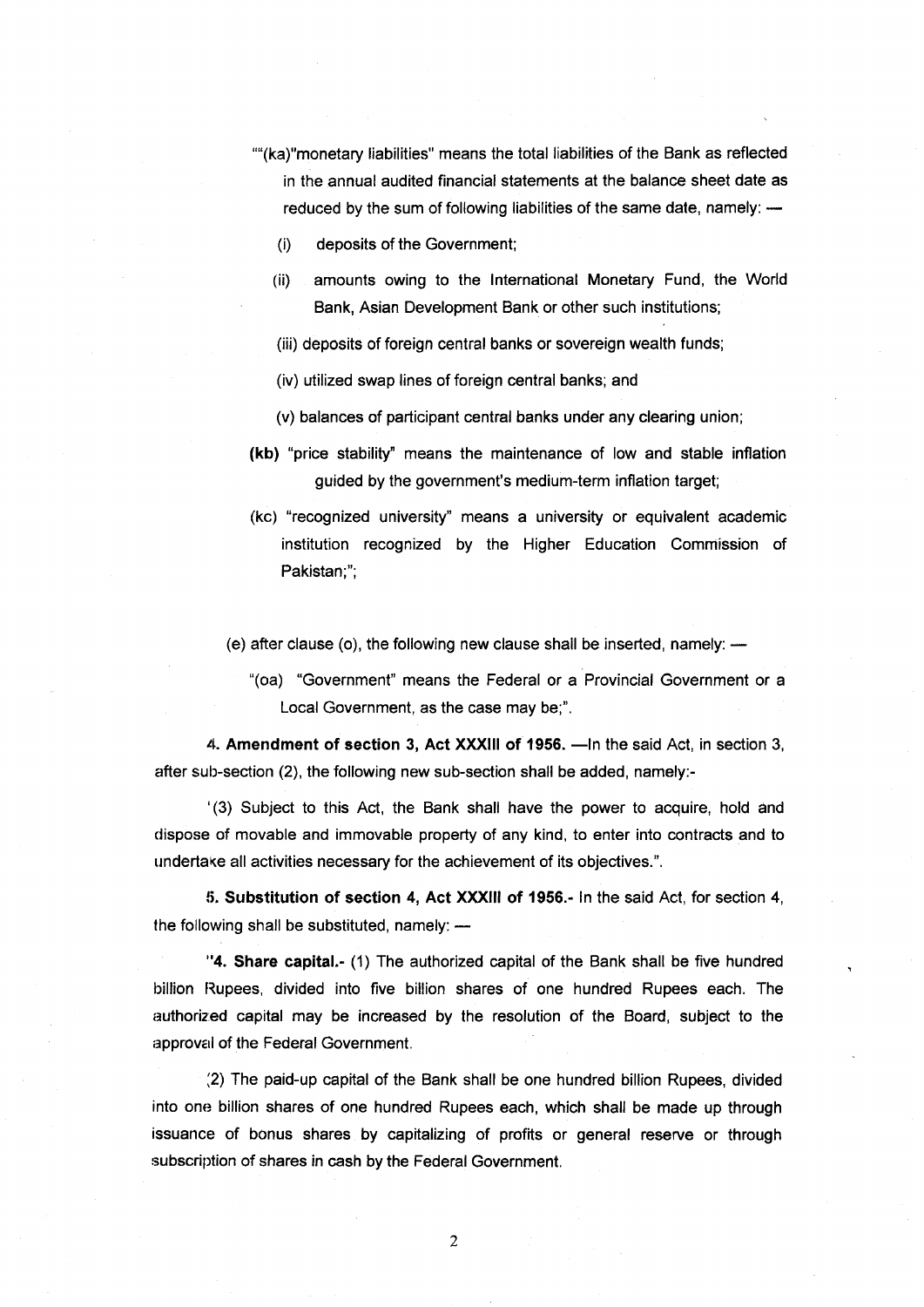(3) The capital shall be fully paid-up and held exclusively by the Federal Government and shall not be transferable to any other person or entity.

(a) The Board may, with the prior approval of the Federal Government, increase the paid-up capital from time to time by a resolution, which shall be made up in the same manner as specified in sub-section (2).

(5) No reduction in either the authorized capital or paid-up capital shall be made at any time.

(6) The nominal value, issue price, the manner in which the new shares may be issued and their assignment to the register of shareholders shall be determined by the Board.

(7) Notwithstanding the amount of paid-up capital prescribed in sub-section (2), the paid-up capital and general reserves of the Bank shall increase to eight percent of its monetary liabilities through allocation from the distributable profit as determined in section 42.".

6. Insertion of new sections, Act XXXIII of 1956. — In the said Act, after section 4, substituted as aforesaid, the following new sections 4A, 48 and 4C shall be inserted, namely:-

"4A. Re-capitalization.- In the event that in the audited annual financial statements of the Bank, the sum of paid-up capital and general reserves falls below zero, then-

- (a) the Board, with the advice of the external auditors of the Bank, shall examine and prepare a-report on the causes and extent of the shortfall within a period not exceeding thirty calendar days;
- (b) in the event that the Board approves the report under clause (a), the Bank shall request the Federal Government for a capital contribution to remedy the deficit with a view to restoring the capital to the level of prescribed paid-up capital under section 4; and
- (c) upon receipt of the request under clause (b), the Federal Government shall, within a period not exceeding thirty calendar days, transfer to the Bank the necessary amount in cash or in negotiable debt instruments with a specified maturity issued at prevailing market-related interest rates.

48. Objectives.- (1) The primary objective of the Bank shall be to achieve and maintain domestic price stability.

(2) V/ithout prejudice to the Bank's primary objective, the Bank shall contribute to the stability of the financial system of Pakistan.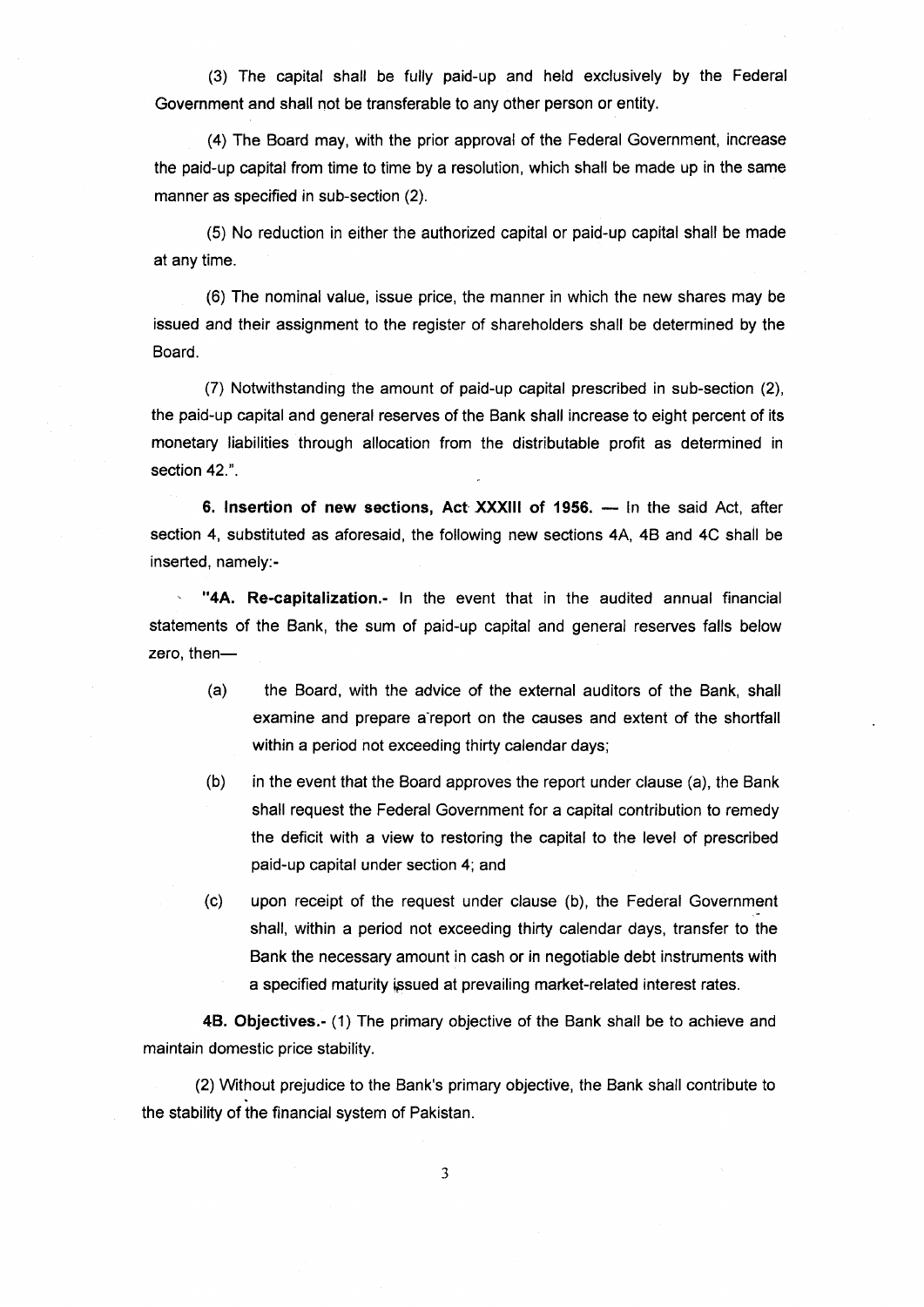(3) Subject to sub-sections (1) and (2), the Bank shall support the Government's general economic policies with a view to contributing to fostering the development and fuller utilization of Pakistan's productive resources.

4C. Functions of the Bank.- The functions of the Bank to achieve the cobiectives set forth in section 4B and as further described in this Act, shall be to-

- (a) determine and implement monetary policy;
- (b) formulate and implement the exchange rate policy;
- (c) carry out and disseminate research relevant to Bank's objectives and functions;
- (d) hold and manage all international reserves of Pakistan;
- (e) issue and manage the currency of Pakistan, including regulating their denominations;
- (f) collect and produce statistics relevant to the Bank's objectives and functions;
- (g) operate and exercise oversight over payment systems;
- (h) license, regulate and supervise scheduled banks and financial institutions that fall under the domain of the Bank as further specified in this Act or any other Act;
- (i) resolve scheduled banks and other financial institutions that fall under the domain of the Bank as further specified in this Act or any other Act;
- (i) adopt and implement macro-prudential policy measures for scheduled banks and financial institutions that fall under the domain of the Bank;
- (k) act as the banker, financial adviser and fiscal agent to the Government, and its agencies, on the mutually agreed terms and conditions;
- (l) promote financial inclusion in Pakistan;
- (m) develop financ{al market infrastructures;
- (n) participate in international councils and organizations, including multilateral, intemational financial institutions,
- (o) cooperate with domestic and foreign public entities, concerning matters related to its objectives and functions; and
- (p) carry out any ancillary activities incidental to the exercise of its objectives under this Act.".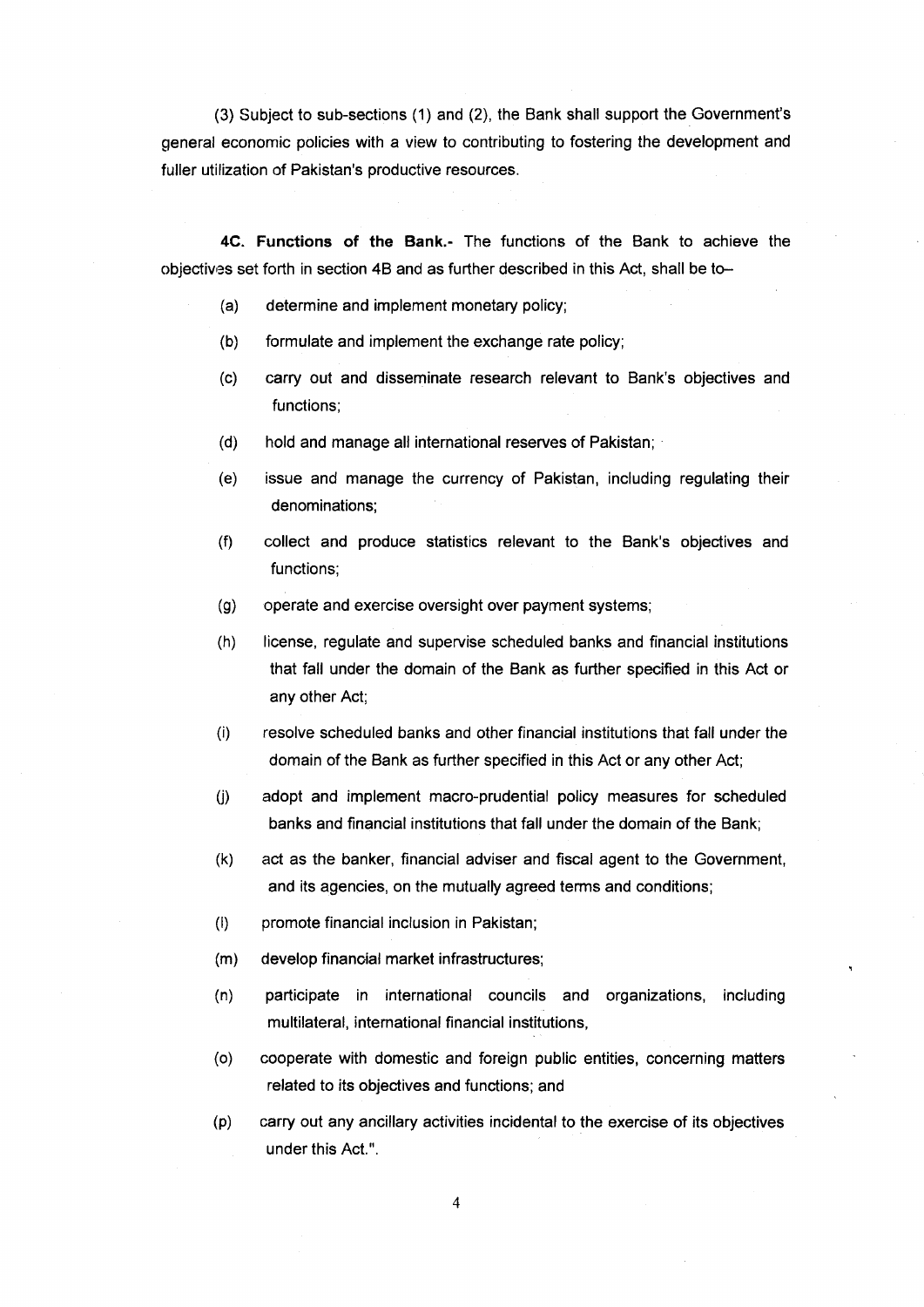7. Substitution of sections 9, 9A, 98 and 9C, XXXlll of 1956.- ln the said Act, for sections 9, 94,98 and 9C , the following shall be substituted, namely:-

"9. Board of Directors.- (1) Subject to section 9D, oversight of the affairs and functions of the Bank shall be entrusted to the Board of Directors, which shall supervise the management and the Bank's administration, operations and have the right of access to all the activities of the Bank.

(2) The Board of Directors shall consist of-

- (a) the Governor;
- (b) Secretary, Finance Division, Government of Pakistan without the right to vote ; and
- (c) eight non-executive Directors, including at least one from each Province.

(3) The Deputy Governors shall have the right to attend the Board meetings without the right to vote.

(4) The Governor shall be the Chairperson of the Board. ln the Governor's absence, the Board shall be chaired by the Deputy Governor in charge of the Board meeting agenda items:

Provided that when the Deputy Governor chairs the Board meeting in absence of the Governor, the Deputy Governor shall have the right of casting vote.

(5) The non-executive Directors shall be eminent professionals each of whom is well-known for his integrity, expertise, and experience in the fields of economics, financial services, banking, law, information technology, risk management or accountancy to perform the oversight. They shall have an advanced degree from a recognized university or hold professional accreditation, and relevant experience in any such fields for not less than ten years.

9A. Powers of the Board.- (1) The Board, with the exception of the powers entrusted to the Monetary Policy Committee under section 9D, shall perform the following functions, namely:

- (a) define, approve and determine the general internal policies and rules of the Bank regarding the execution of its functions and approve internal rules for their implementation;
- (b) formulate and oversee foreign exchange reserve management, strategic investment and risk policy;

(c) approve the annual budget of the Bank;

5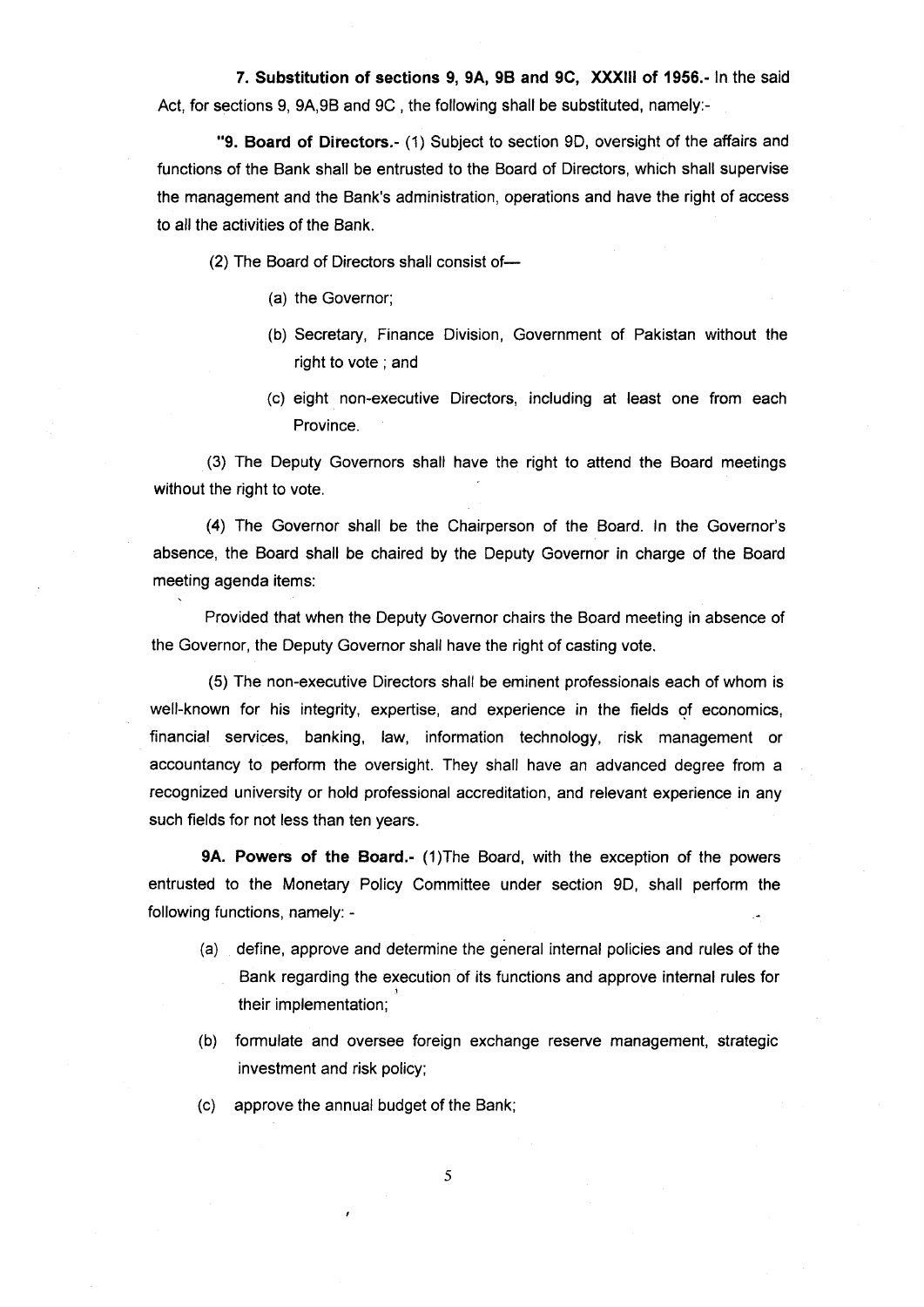- (d) approve the annual report and financial statements of the Bank;
- (e) adopt and oversee the Bank's policies on internal and external audit, compliance, internal controls and risk management;
- (t) adopt and oversee the system of financial reporting, accounting policies, information technology and security in the Bank; and

(g) establish committees of the Board to assist in oversight functions.".

9B. Meetings of the Board of Directors.— $(1)$  At least six meetings of the Eloard shall be held in a financial year and as frequently as is necessary for the purpose of discharging its responsibilities under this Act.

(2) Meetings of the Board shall be convened by the Chairperson or at the vvritten request of any three members of the Board.

(3) The quorum for a Board meeting shall be four members, including the Ohairp€rson.

(4) Each member of the Board shall have one vote and in the event of an equality of votes, the person chairing the meeting shall-be entitled to a casting vote.

(5) Except as otherwise provided in this Act, decisions of the Board shall be adopted by a majority of the Board members present and voting at the meeting.

(6) A resolution in writing together with the necessary documents, approved by all the directors of the Board for the time being entitled to receive notice of a neeting of the Board shall be as valid and effectual as if it had been passed at a ^neeting of the Board duly convened and held. A resolution underthis sub-section shall be noted at a subsequent meeting of the Board and made part of the minutes of such meeting.

(7) Any or all the documents sent to the Directors, including by email or any other electronic mode shall be considered a valid document.

(8) The acts done by the Board shall be valid notwithstanding the fact that the appointment of any person as a member of the Board is defective or any person was disqualified for such appointment.

9C. Prohibition on the Government borrowing.-(1) The Bank shall not extend any direct credits to or guarantee any obligations of the Government, or any government-owned entity or any other public entity.

6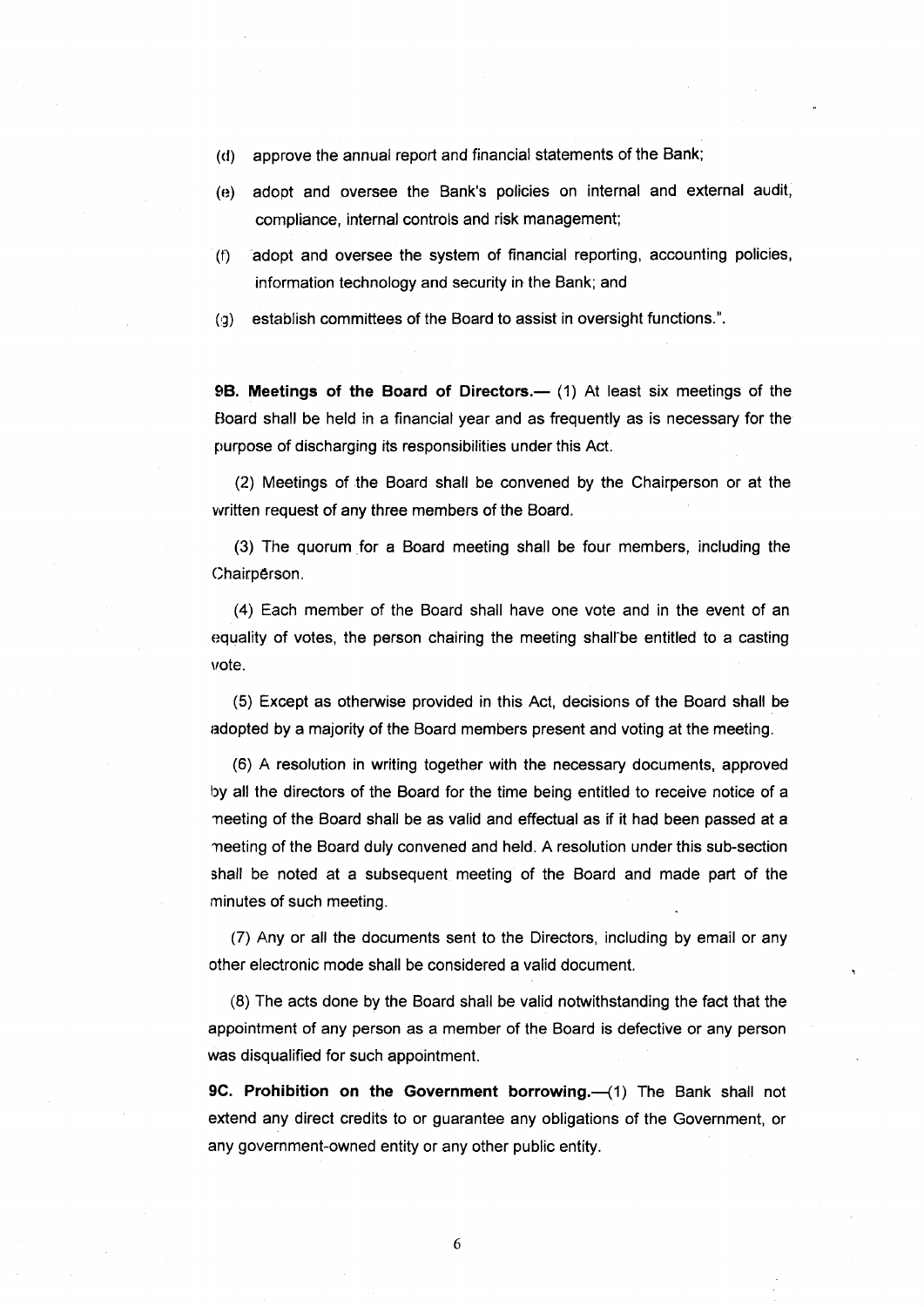(2) The prohibition laid down in sub-section (1) shall not apply to government-owned or publicly-owned banks and other regulated entities, which shall be given the same treatment as privately-owned banks.

(3) The Bank shall not purchase securities issued by the Government or, any government-owned entity or any other public entity on the primary market. Nonetheless the Bank may purchase such securities in the secondary market.

(4) The Bank shall not guarantee any loan, advance or investment entered into by the Government, any government-owned entity or any other public entity:

Provided that the existing outstanding debt owed to the Bank in the form of loans, advances or Government securities purchased on the primary market, at the time of the commencement of the State Bank of Pakistan (Amendment) Act, 2021 shall be retired in accordance with the terms and conditions under which such outstanding debts were extended. ln compliance with the prohibition of monetary financing under this section no roll-over or re-profiling of such existing outstanding debt of the Government owed to ihe Bank shall be permitted.

(5) The guarantees issued by the Bank to secure the obligations of the Government outstanding on the commencement of the State Bank of Pakistan (Amendment) Act,2021, shall not be increased, but can be rolled-over in accordance with the terms and conditions under which such outstanding guarantees were issued

(6) The amount of overdraft outstanding against Pakistan Railways shall be converted into long term debt with a duration of eight years and remunerated at market interest rates.

- 8. Amendments of section 9D, Act XXXlll of 1956.- ln the said Act, in section  $9D, -$ 
	- (a) in sub-section(1), in clause (d), the expression "who shall be economist, to be appointed by the Federal Government on the recommendation of the Board" shall be omitted;
	- (b) sub-sections (2) and (3) shall be omitted;
	- $(c)$  for sub-section (4), the following shall be substituted, namely:-

"(4) External members shall be eminent professionals or academics from the fields of economics, finance or banking, having an advanced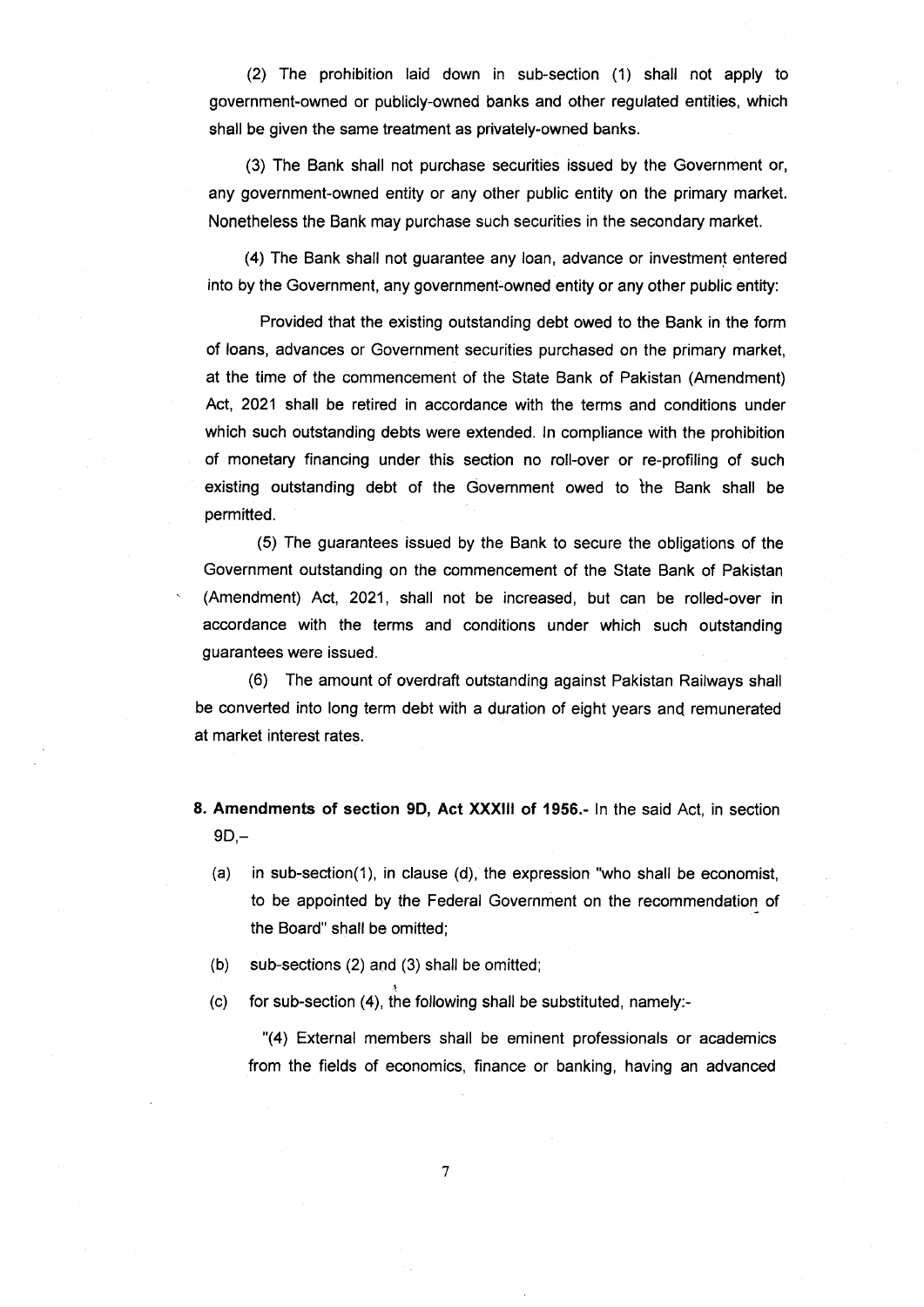degree from a recognized university and relevant experience in any such fields for at least ten years.";

(d) for sub-section (5), the following shall be substituted, namely: -

"(5) The Monetary Policy Committee shall determine its own regulations of procedure."; and

(e) for sub-section (6), the following shall be substituted, namely: -

"(6) The quorum for the Monetary Policy Committee meeting shall be four members including at least one of whom shall be the Governor as Chairperson, or in his absence, the relevant Deputy Governor as nominated by the Governor, one non-executive member of the Board, one external member and one senior executive of the Bank. The decision shall be taken by a majortty of members present and voting, with the Chairperson having a casting vote.".

!). Amendment of section 9E, Act XXXIII of 1956.- ln the said Act, in section  $9E -$ 

- (a) for the expression "The Monetary Policy Committee shall, without prejudice to its powers and functions and those of the Bank, support the general economic policies of the Federal Government and", the expression "ln order to achieve the objectives of the Bank, the Monetary Policy Committee" shall be substituted; and
- (b) in clause (a), the expression, ", support and recommend" shall be omitted.

10. lnsertion of new sections 9F, and 9G, Act XXXlll of 1956.- ln the said Act, after section 9E, amended as aforesaid, the following new sections shall be irrserted, namely:-

9F. Executive Committee.- (1) An Executive Committee shall be established with the power to formulate policies related to the Bank's core functions as well as those related to administration and management matters, excluding those matters falling in the purview of the Monetary Policy Committee, or the Board of Directors.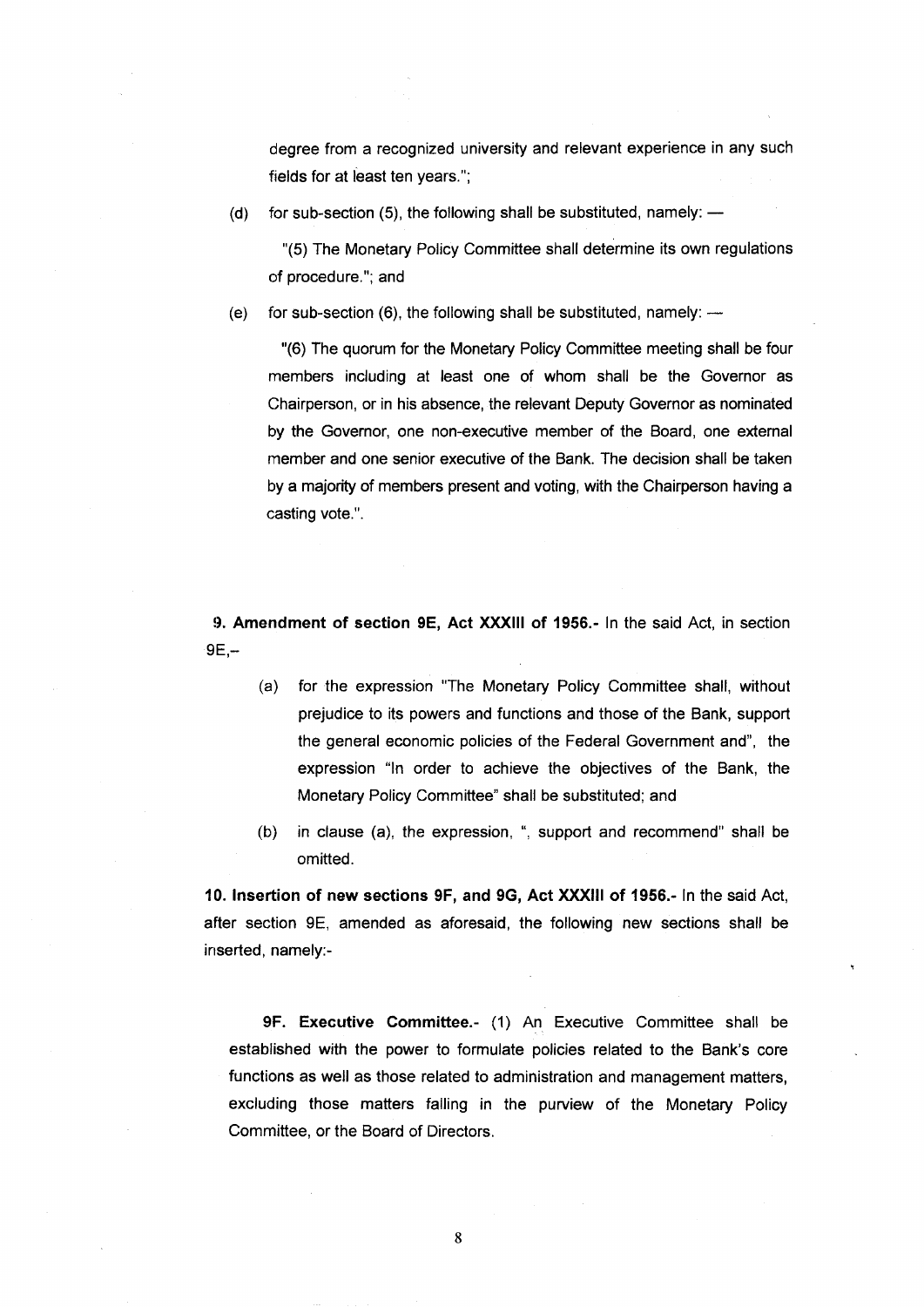(2) The Executive Committee shall consist of the Governor, the Deputy Governors, Executive Directors, and as needed other senior officials, The Governor and the Deputy Governors shall have the right to vote on decisions taken by the Executive Committee. The Governor shall have the casting vote,

(3) The Executive Committee shall adopt its own rules of procedure.

(a) The Executive Committee shall be chaired by the Governor and in the Governor's absence, by the Deputy Governor in charge of the Executive Committee meeting agenda items.

(5) The quorum for an Executive Committee meeting shall be two members, including the Chairperson.

(6) The Executive Committee may delegate, for implementation of its decisions, any of its powers to another committee of the Bank, or to another official of the Bank.

(7) Any residual matters that have not been explicitly addressed in this Act or allocated to the Board of Directors or the Monetary Policy Committee, if they require a policy decision shall be exercised by the Executive Committee or otherwise the Governor.

9G. Governor and Minister of Finance to establish liaison.- The Governor and the.Finance Minister shall establish a close liaison through a mutual agreement with each other and shall keep each other fully informed on all matters which jointly concern the Bank and the Ministry of Finance.".

11. Substitution of section 10, Act XXXIII of 1956. — In the said Act, for section<br>- Charles Martin State State State State State State State State State State State State State State State Sta 10, the following shall be substituted, namely-

"10. Governor and Deputy Governors.- (1) The Governor of the Bank shall be its chief executive officer, who shall chair the Executive Committee and ensure the implementation of the decisions taken and policies adopted by the Board of Directors, Executive Committee and Monetary Policy Committee, and shall represent the Bank externally in person or through a nominee.

(2) At any time when the office of Governor is vacant or the Governor is incapacitated, the senior most Deputy Governor shall be the Acting Governor, until the Governor is appointed. Whenever, the Governor is on leave or travelling abroad, he may designate in writing one of the Deputy Governors as Acting Governor who, while chairing Board meeting in the absence of Governor, shall in case of equality of votes have casting vote.

(3) There shall be three Deputy Governors.

9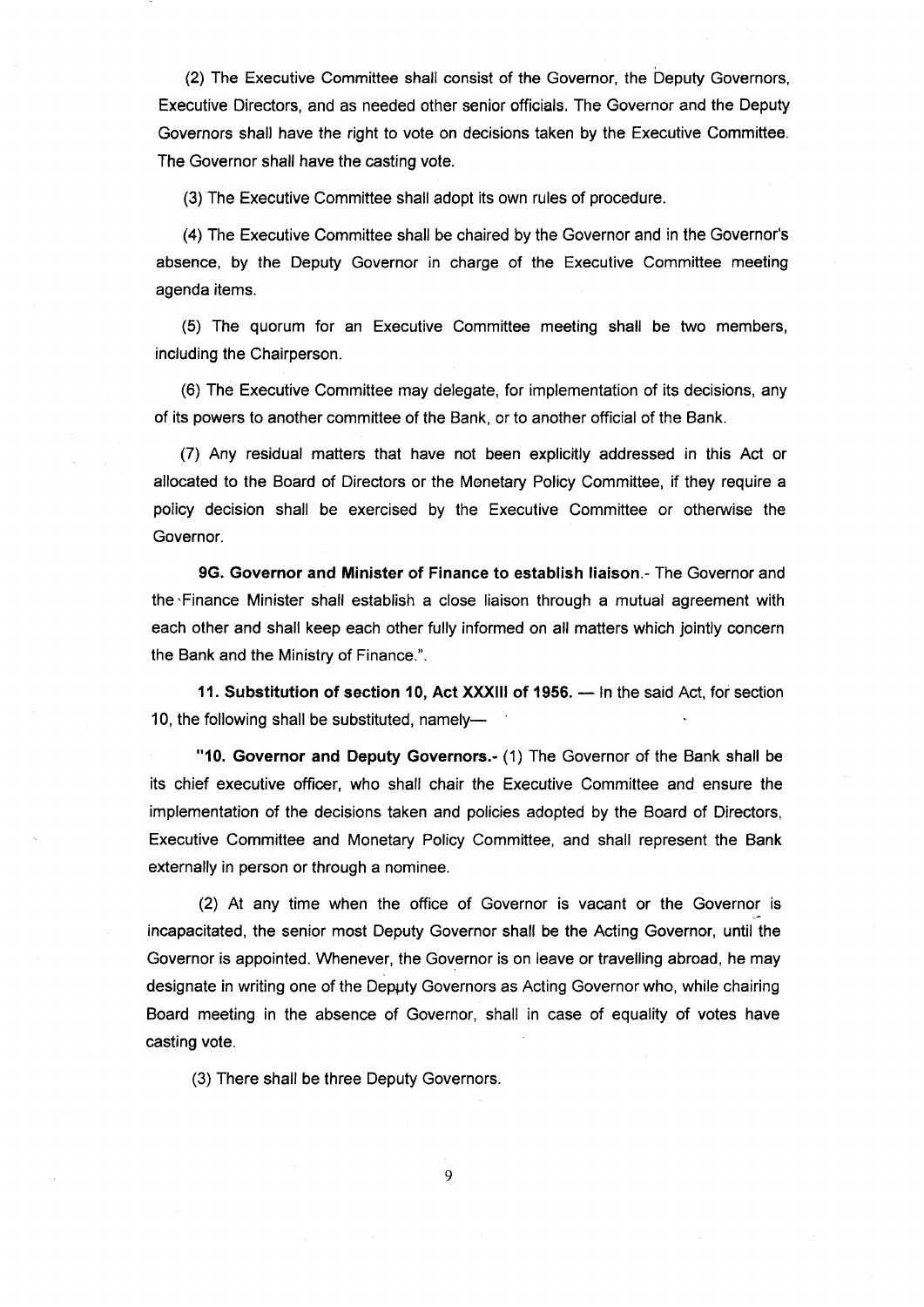(4) A Deputy Governor shall perform such duties as may be assigned to him by the Governor.

(5) Persons eligible to serve the offices referred to in sub-sections (1) and (3) shall possess recognized integrity, expertise and advanced degree from a recognized university in the fields of economics, financial services, accountancy or banking with relevant professional experience in any such field for at least ten years.".

12. Insertion of new section 11A, Act XXXIII of 1956.- In the said Act, after the omitted section 11, the following new section shall be inserted, namely:-

"11A. Appointments.- (1) The Governor and the non-executive Directors shall be appointed by the President, upon the recommendation of the Federal Government taking into account the eligibility and disqualification criteria laid down in this Act.

(2) The Deputy Governors shall be appointed by the Federal Government after consultation between the Minister of Finance and the Governor, from amongst a panel of three candidates recommended by the Governor for each vacant position, in order of merit.

(3) External members of the Monetary Policy Committee shall be appointed by the Federal Government, upon the recommendation of the Board.

(4) ln the event of a vacancy occurring amongst the appointed Governor, Deputy Governors, non-executive Directors and the external members of the Monetary Policy Commttee, an appointment referred to in sub-sections (1), (2) and (3) shall be finalized within a period not exceeding thirty days on the occurrence of such vacancy.

(s)The Governor and the Deputy Governors shall devote their whole time to the affairs of the Bank and shall not engage in any business or other profession so long as they hold their offices during their tenure.".

13. Substitution of section 13, Act XXXIII of 1956.- In the said Act, for section 13, the following shall be substituted, namely: $-$ 

"13. Disqualifications of the Governor, Deputy Governors, Directors and members.- No person shall be or shall continue to be the Governor, a non-executive Director, an external member of Monetary Policy Committee and a Deputy Governor, who  $-$ 

 $(a)$  is a member of the Parliament or a Provincial Assembly or a Local Government;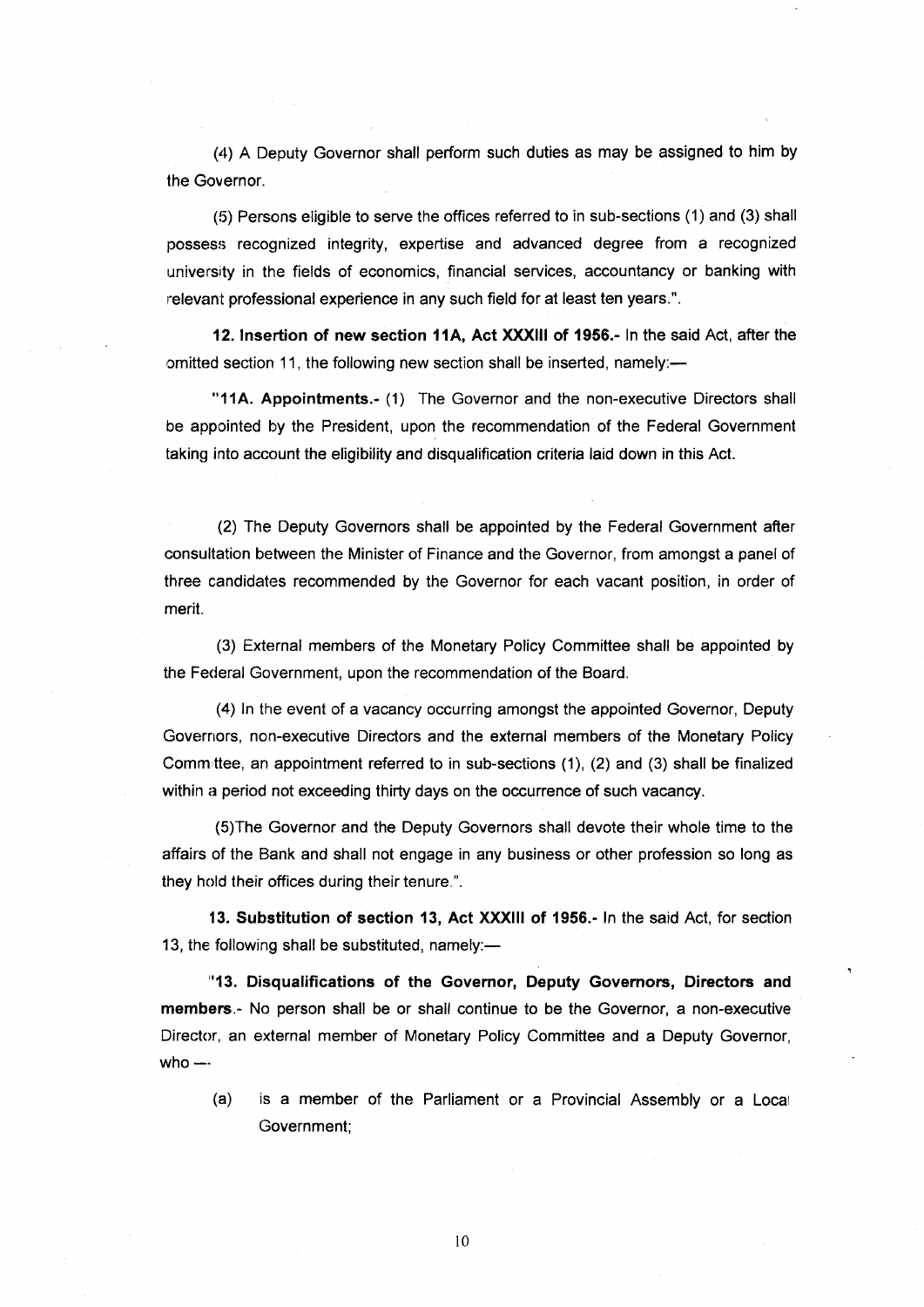(b) is employed in any capacity in the public service of Pakistan or of any Province of Pakistan or any statutory body except the Bank or holds any office or position for which any salary or other remuneration is payable from public funds, except for engagement in educational work or senior executives of the Bank;

- (c) is or has been convicted of a serious criminal offense, money laundering, fraud or economic crime;
- (d) is, or at any time has been an undischarged insolvent; or has suspended payment or has compounded with the creditors;
- (e) is found to be permanently physically or mentally unable to perform the duties;
- (0 is a Director, officer or employee of any other bank or an entity regulated by the Bank;
- (g) is a shareholder of any bank or"an entity regulated by the Bank;
- (h) is a member of any political party;

.

- (i) due to age is not able to complete the full term of appointment; or
- (j) absents themselves from three consecutive meetings of the Board or Monetary Policy Committee without leave from the Board or Monetary Policy Committee, as the case may be.".

14. Substitution of section 14, Act XXXlll of 1956.- ln the said Act, for section 14, the following shall be substituted, namely:-

"14. Terms of Office.- (1) The Governor, the Deputy Governors, the nonexecutive Directors shall be appointed for a term of five years and shall be eligible for re-appointment only for one term of five years.

(2) The external members of the Monetary Policy Committee shall be appointed for a term of five years and shall be eligible for one re-appointment for another term of five years.

(3) No person shall hold the office of the Governor or Deputy Governor after attaining the age of sixty-five years.

(4) The Governor, Deputy Governor, non-executive Director or external member of the monetary policy committee vacating office shall not be eligible to become a Director or member, as the case may be, until the expiry of the term of offlce for which he was appointed.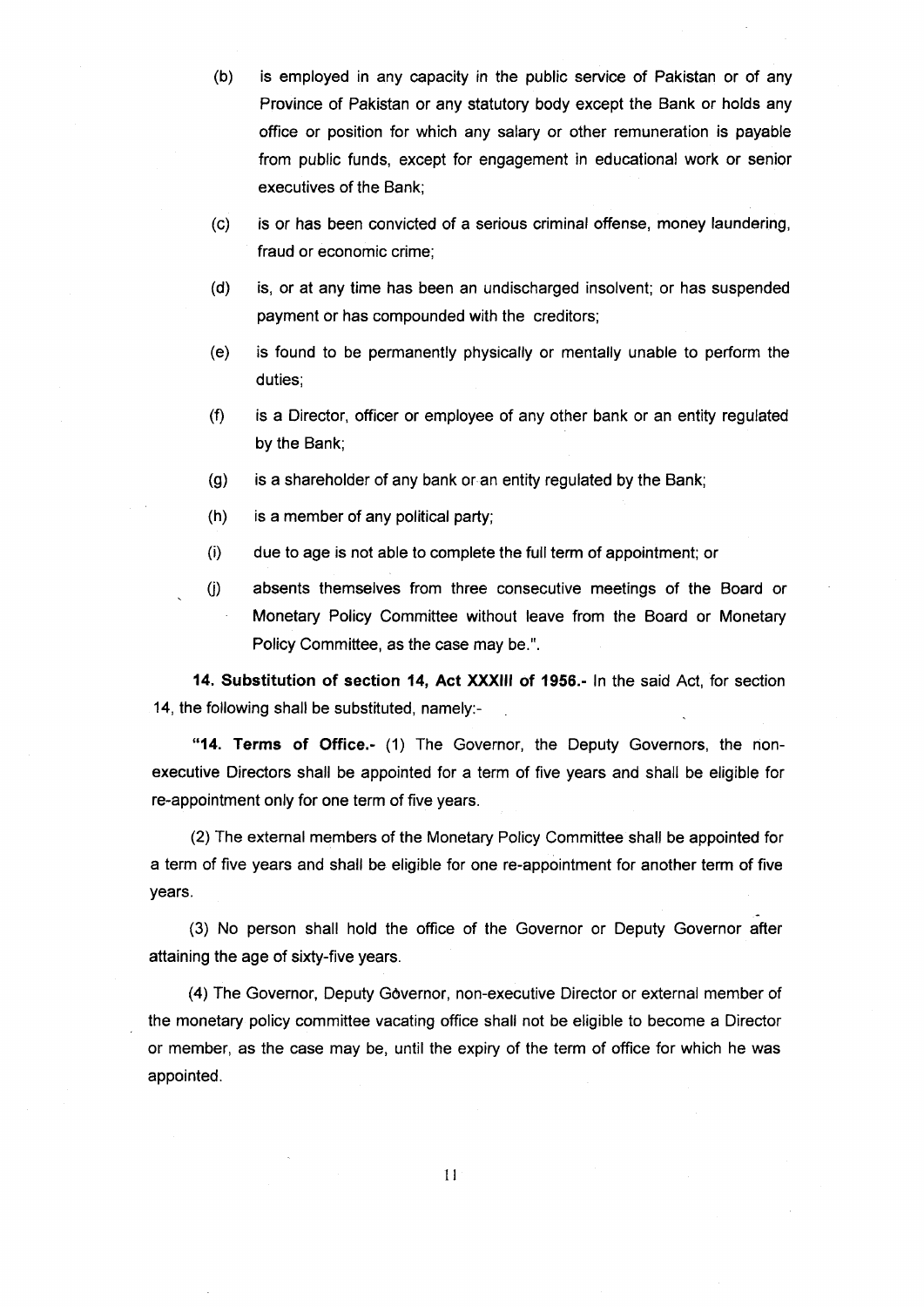(5) On commencement of the State Bank of Pakistan (Amendment) Act, 2021 shall not affect the tenure of the incumbent Governor, Deputy Governors, and non executive Directors who shall remain in office until their current term expires in accordance with their current terms and conditions.".

15. Insertion of new section 14A and 14B, Act XXXIII of 1956.- In the said Act, after section 14, substituted as aforesaid, the following new sections 14A and 14B shall be inserted, namely: -

"14A. Remuneration, terms and conditions of service.- (1) The terms and conditions of service, including remuneration, of the Governor and the Deputy Governors shall be determined by the Board of Directors.

(2,) The leaves and official foreign travels of the Governor and Deputy Governors, shall be determined by the Board and the Governor, respectively.

(3;) The terms and conditions including the remuneration for the external members of the Monetary Policy Committee shall be determined by the Board of Directors.

(4) The Governor and Deputy Governors shall recuse themselves from the meeting at the time of determination of their terms and conditions and remuneration.

 $(5)$  The terms and conditions of the appointment of the non-executive Directors includirrg fees shall be determined by their appointing authority and shall be attached to the offer of their appointment.

(€i) When determining the remuneration of the Governor, Deputy Governors and the fees of the non-executive Directors and external members of the Monetary Policy Committee, the average relevant level of remuneration or fees prevalent in the financial sector of Pakistan for comparable levels of appointment shall be taken into account, in order to allow for qualified professionals to be recruited and retained.

fi') The consolidated amount of remuneration of the Governor and Deputy Governors and fees of non-executive Directors and the external members of the Monetary Policy Committee shall be mentioned in the annual financial statement of the Bank.

(8) Neither the remuneration and fees nor the terms and conditions of service shall be varied to the appointee's disadvantage during his term of office.

(9) No remuneration or fees or compensation shall be based on the Bank's profits or any of its revenues.

l2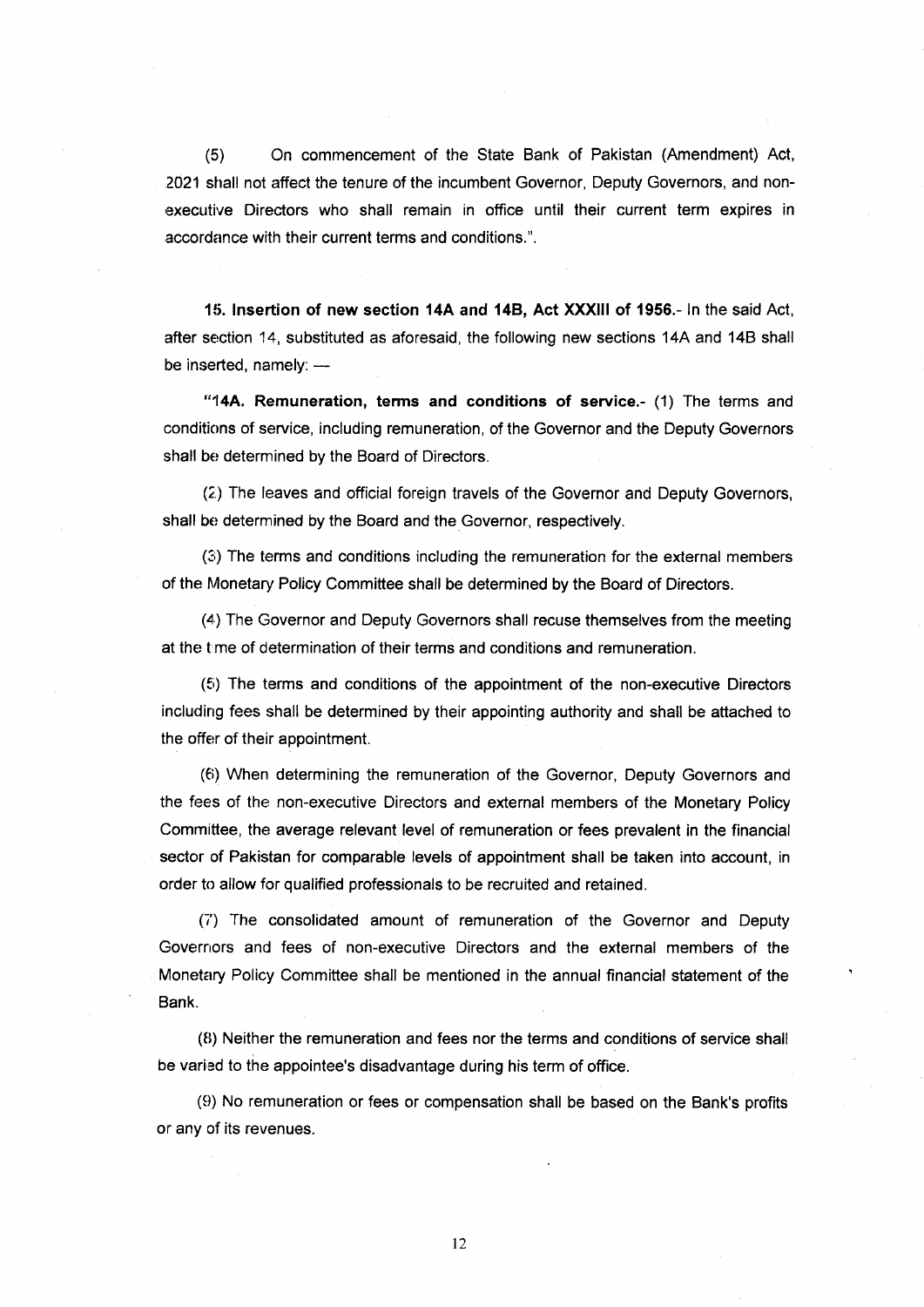14B. Resignation.- (1) The Governor, a Deputy Governor, a non-executive Director or an external member of the Monetary Policy Committee may, by writing under his hand addressed to the appointing authority, resign his office.

(2) A resignation in sub-section (1) shall be addressed through the Board.

(3) On the acceptance of a resignation under sub-section (1) by the appointing authority, the office shall become vacant.".

16. Amendment of section 15, Act XXXlll of 1956.- ln the said Act, in section 15, for the sub-sections (1) and (2), the following shall be substituted, namely:-

"15. Dismissal of the Governor and Deputy Governor.-(1) The appointing authority may remove the Governor, or a Deputy Governor, if he-

(a) is guilty of gross misconduct; or

(b) is incapable of properly performing the duties of his office by reason of physical or mental incapacity; or

(c) has violated any of the stipulations mentioned in section 13.

(2) The appointing authority shall remove any non-executive Director or external member of the Monetary Policy Committee if he-

(a) is guilty of gross misconduct; or

(b) is incapable of properly performing the duties of his office by reason of physical or mental incapacity; or

(c) has violated any of the stipulations mentioned in section 13:

Provided that no proceedings under sub-sections (1) and (2) shall be Initiated unless a show cause notice, including an opportunity of being heard, is given to such person.".

17. lnsertion of new section 16A, Act XXX!ll of 1956.- ln the said Act, after the omitted section 16, the following new section 16A shall be inserted, namely:-

"16A. Conflict of interest.- No person appointed under section 11A shall act as a representative of any commercial, financial, agricultural, industrial or other interest, or receive or accept directions therefrom, in respect of duties to be performed under this Act. Every such person shall fully and promptly disclose to the Board any interest, whether personal, commercial, financial, agricultural, industrial or other, which he or any dependent member of his family may directly or indirectly hold or be connected with and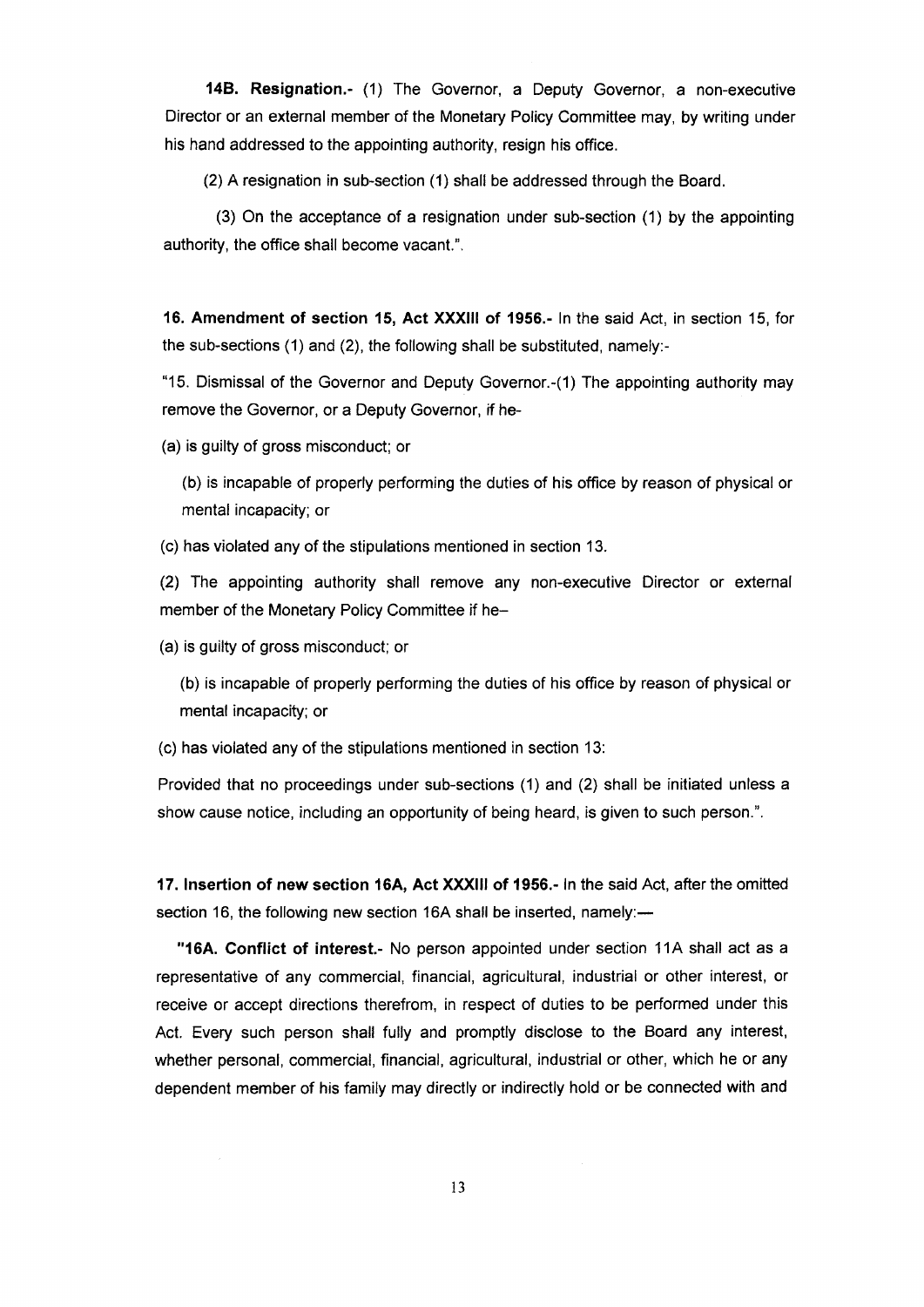which becomes the subject of consideration by the Board, and shall recuse themselves from any Board deliberations and voting related thereto:

Provided that such an interest, if so disclosed, shall not disqualify such member for the purpose of constituting a quorum.".

18. Amendments of section 17, Act XXXII! of 1956.- ln the said Act, in section  $17 -$ 

 $(a)$  for clause (1A), the following shall be substituted, namely:—

- "(1A) provide the refinance facility exclusively to the financial institutions falling under the supervisory jurisdiction of the Bank backed by such collateral and on such terms and conditions as may be determined by the Bank. This refinance shall not be provided to any person other than a financial institution. The Bank shall implement the refinance facility exclusively in pursuit of its mandate, without compromising its primary objective of price stability. The Bank shall not use the refinancing facility to directly or indirectly provide privileged access to funding to any financial institution or risk insurance of any specific sector.";
- (b) in clause (2), sub-clauses (a), (b), (d) and (e) shall be omitted;
- $\degree$  (c) clauses, (4A), (4B), (4C), (19) and (19A) shall be omitted;
	- (d) in sub-clause (4), the words and comma "Local Authorities" shall be omitted;
	- (e) after clause (4C), omitted as aforesaid, the following new clause 4D shall be  $inserted$ , namely: $-$

"(4D) any balances held by the Bank under omitted sections17A, 17B, 17C, 17D and 17E shall stand transferred to the paid-up capital and general reserves of the Bank;";

- $(f)$  clauses  $(5)$ ,  $(6)$ ,  $(6A)$  and  $(6B)$  shall be omitted;
- (g) in clause (8), the expression "hundi," shall be omitted and the expression "; but no such business shall be carried on or transacted without the previous approval of the Federal Government" shall be omitted;
- (h) in clause (10), in sub-clause (c), forthe semi-colon, atthe end, a colon shall be substituted and thereafter the following proviso shall be added, namely:-

"Provided that the Bank may only undertake the above operations or purchase such securities on the secondary markets;".

19. Omission of sections 17A, 17B, 17C, 17D and 17E, Act XXXIII of 1956.- In the said Act, sections 17A, 17B, 17C, 17D and 17E shall be omitted.